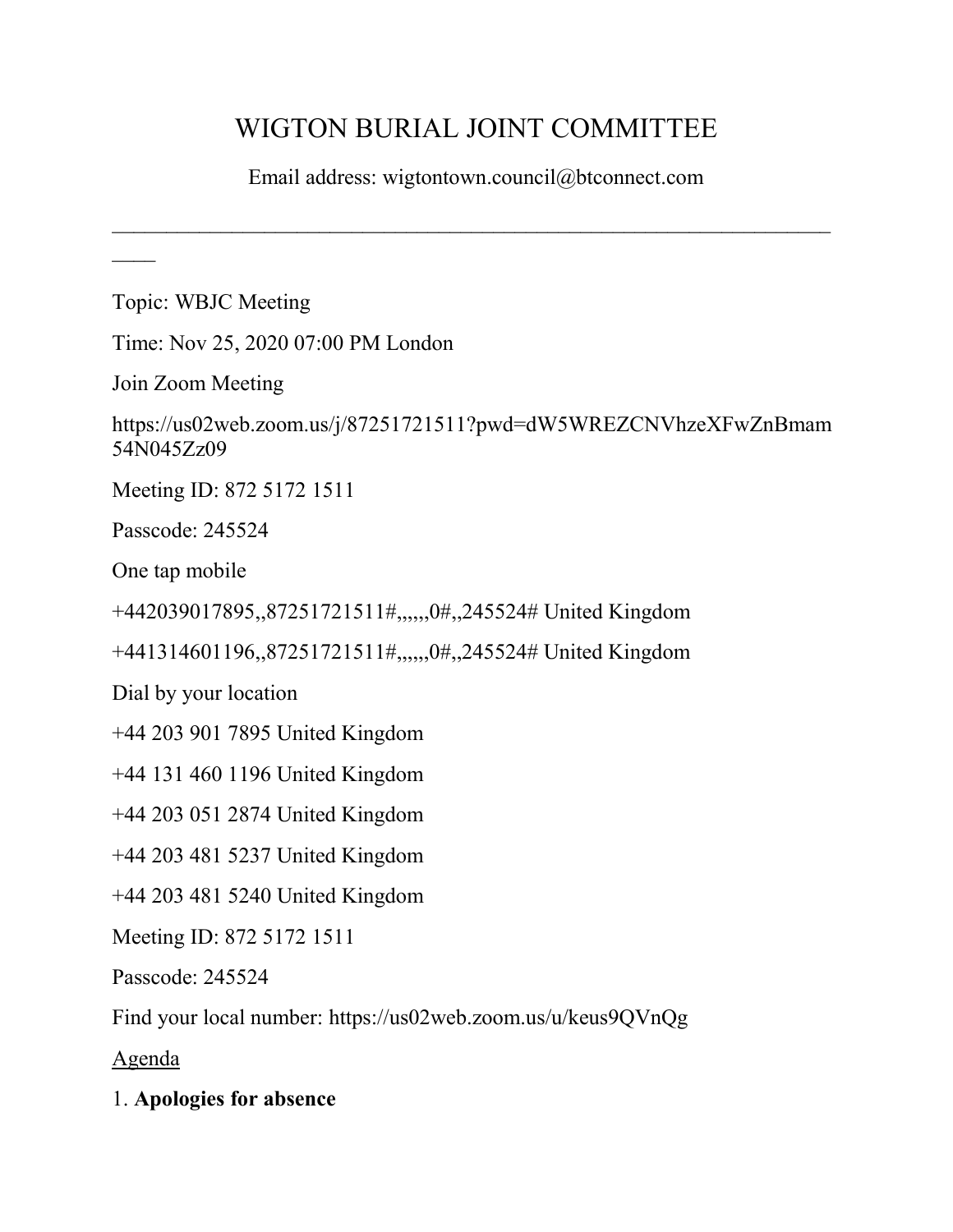To receive and accept apologies for absence

# 2. **Minutes of the last meeting of the Joint Committee**

To receive and agree the minutes of the last meeting of the Joint Committee

# 3. **Declarations of Interest/Dispensations**

Members are invited to declare "Disclosable Pecuniary Interests" and "Other

 Registerable Interests" and refer to "Dispensations" relating to any item on the agenda.

# 4. **Exclusion of the Press and the Public**

To consider whether any items on the agenda should be considered without the presence

 of the press and public, on the grounds of confidentiality, pursuant to the Public Bodies

(Admission to Meetings) Act 1960 Section 1(2).

#### 5. **Public Participation and Correspondence**

To receive correspondence and representations from members of the public. Members of

 the public are invited to speak for a maximum of 5 minutes each. The maximum total

 time for public participation will be 10 minutes. At the close of this item, members of the

 public will no longer be permitted to address the Committee unless invited to do so by

the Chairman.

#### 6. **Budget 2021 - 2022**

To discuss and set the budget for 2021 - 2022

#### 7. **Chair and Member Reports**

To include Grounds Maintenance, Cemetery House, Management Agreement with ABC